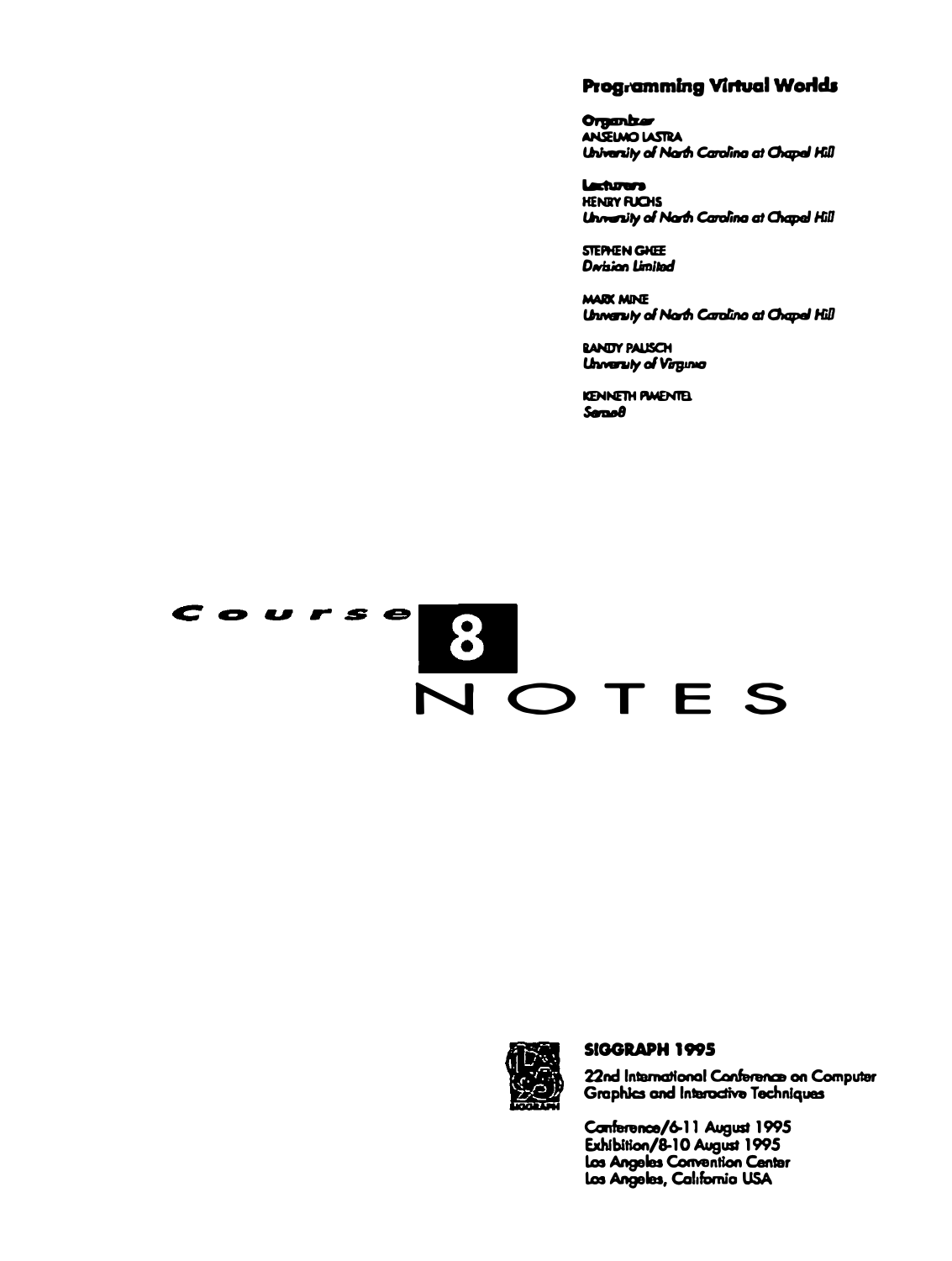## Course Notes Programming Virtual Worlds

## *SIGGRAPH95*

## Organizers: *Anselmo Lastra Henry Fuchs University of North Carolina, Chapel Hill*

Lecturers:

*Stephen Ghee, Division, Ltd. Mark Mine, University of North Carolina Randy Pausch, University of Virgima Kenneth Pimentet Sense8* 

### Abstract

This course provides an introduction to virtual reality using immersive displays. It covers system requirements, hardware, design of applications, and the implementation of virtual worlds. The emphasis of the course is on the practical issues that must be addressed to begin working in virtual environments.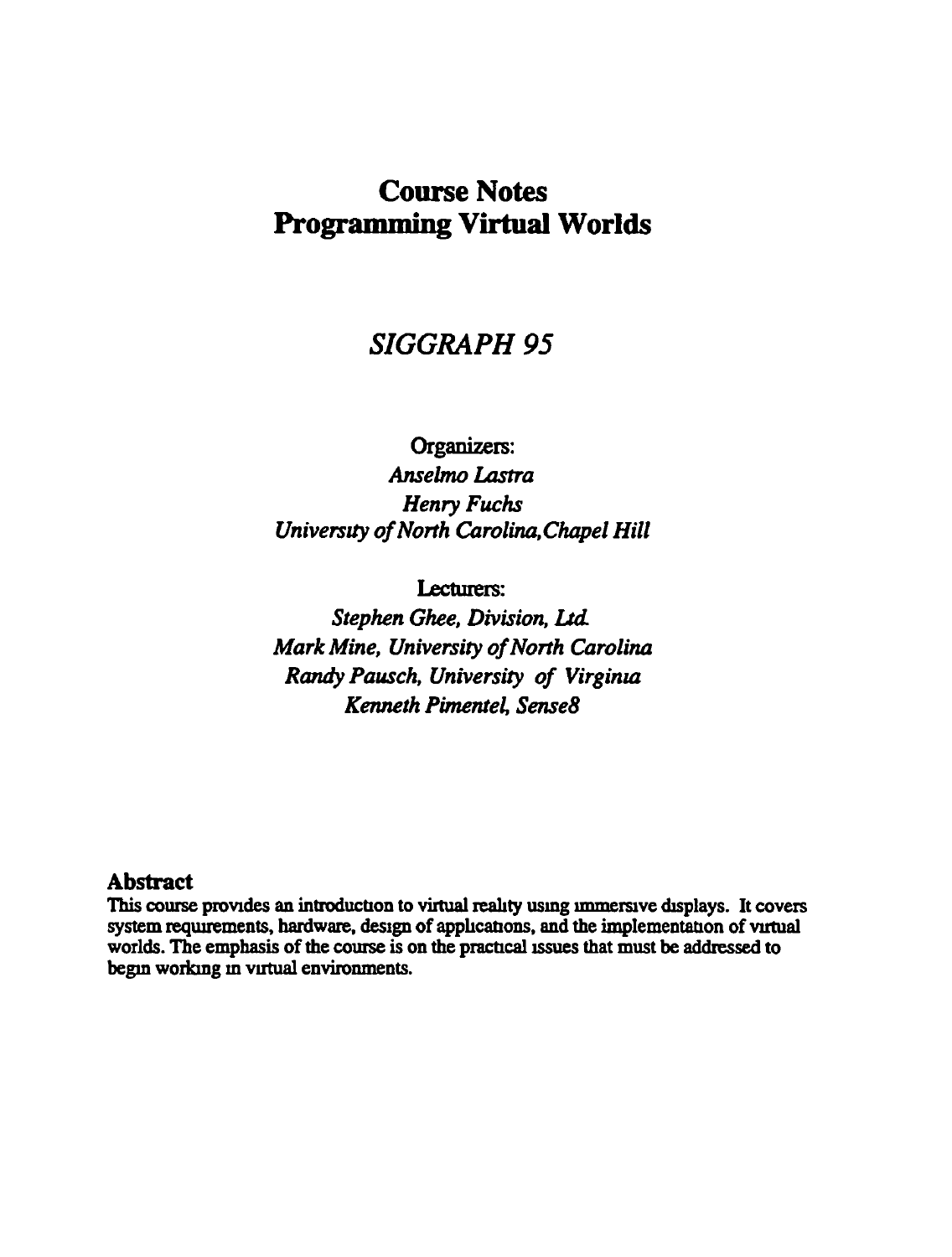# Programming Virtual Worlds<br>Table of Contents

| <b>Henry Fuchs</b>                                                                                           |
|--------------------------------------------------------------------------------------------------------------|
| Anselmo Lastra                                                                                               |
| Anselmo Lastra                                                                                               |
| <b>Mark Mine</b>                                                                                             |
| <b>Randy Pausch</b>                                                                                          |
| <b>Steven Ghee</b>                                                                                           |
| <b>Kenneth Pimentel</b>                                                                                      |
| Appendices                                                                                                   |
| Richard Holloway and Anselmo Lastra                                                                          |
| <b>Mark Mine</b>                                                                                             |
| <b>Mark Mine</b>                                                                                             |
| Implementation of Flying, Scaling, and Grabbing in Virtual WorldsD-1<br>Warren Robinett and Richard Holloway |
| Warren Robinett and Richard Holloway                                                                         |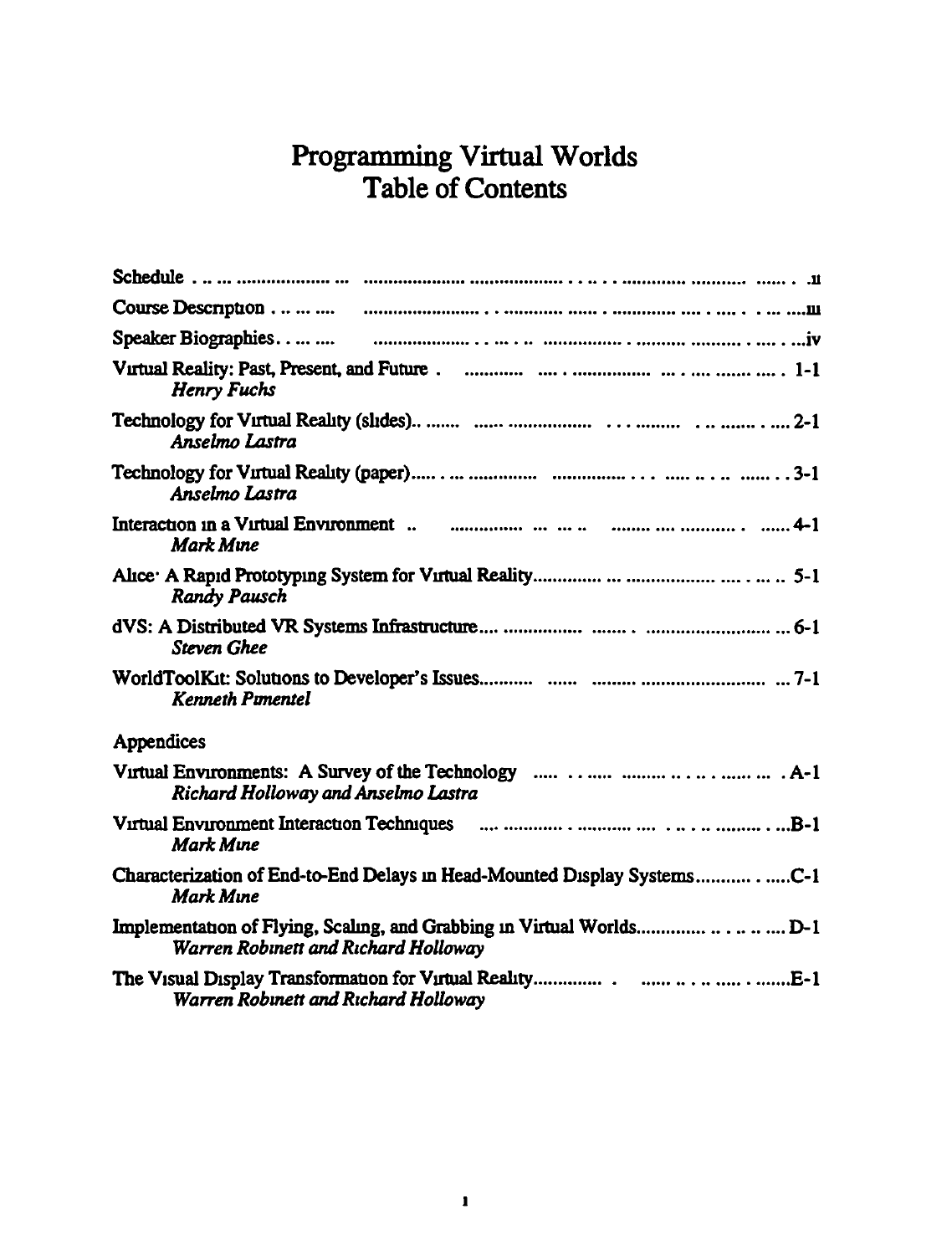## **Schedule**

| Virtual Reality. Past, Present, and Future<br>Henry Fuchs                   | 30 minutes        |
|-----------------------------------------------------------------------------|-------------------|
| <b>Technology for Virtual Reality</b><br>Anselmo Lastra                     | 1 hour 15 minutes |
| <b>Break</b>                                                                |                   |
| Interaction in a Virtual Environment<br>Mark Mine                           | 1 hour 15 minutes |
| Lunch                                                                       |                   |
| Alice A Rapid Prototyping System for Virtual Reality<br><b>Randy Pausch</b> | 1 hour            |
| dVS. A Distributed VR Systems Infrastructure<br><b>Steven Ghee</b>          | 1 hour            |
| <b>Break</b>                                                                |                   |
| WorldToolKit Solutions to Developer's Issues<br>Kenneth Pimentel            | 1 hour            |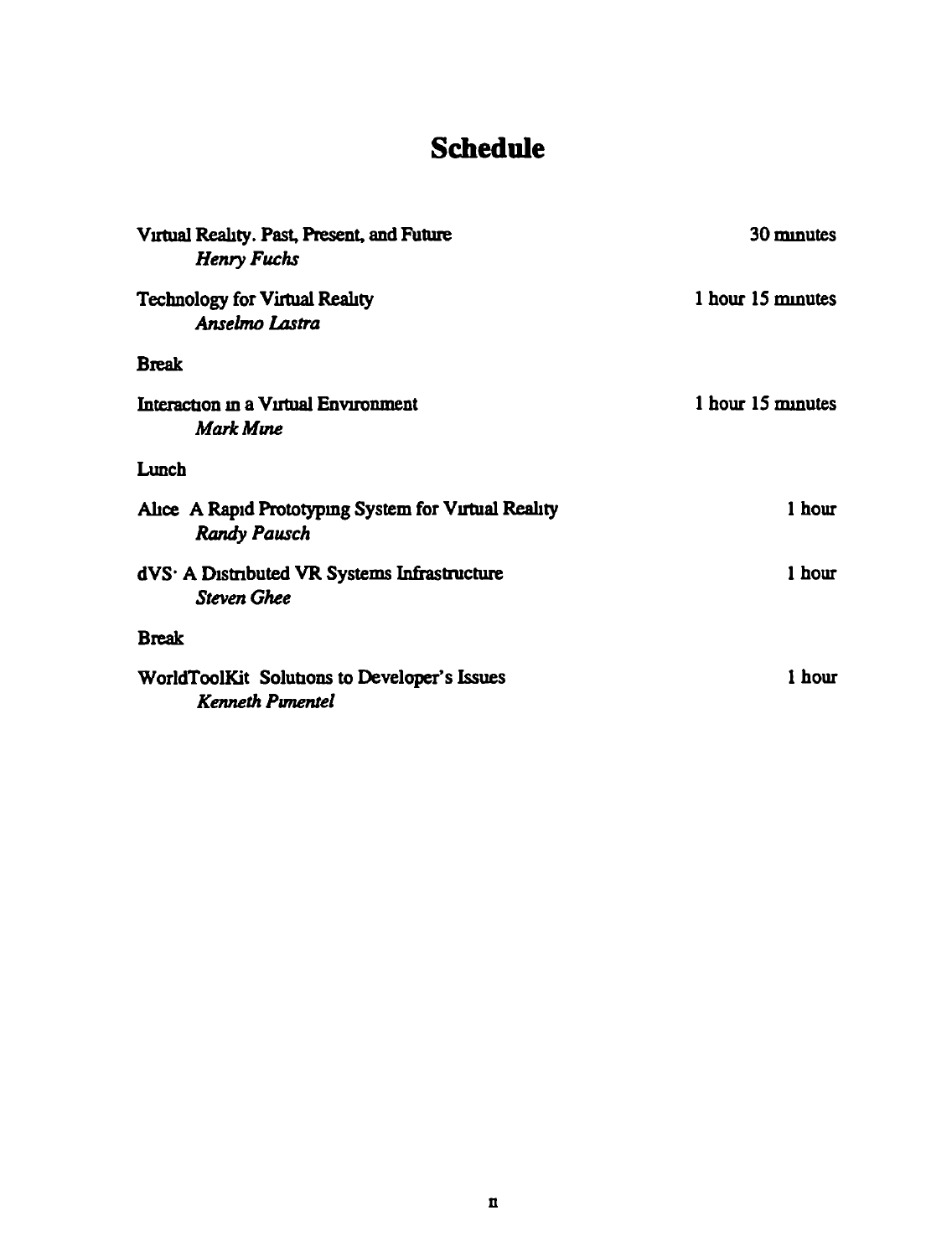## Course Description

*Anselmo* lAstra

For years there has been a great deal of interest in the field of virtual reality. However, there has not been much user-level activity in the field, mostly because it was very hard for people to experiment with VR. The expense and the difficulty of setting up a system kept all but a hardy and persistent few from setting up laboratones Within the last few years, however, a vanety of hardware and software have become available. These new products enable mterested parties with moderate budgets to set up VR systems for use m areas such as visualization, and human-computer interaction. This course is intended to get those people started workmg wtth vutual worlds.

ĭ

The morning begins with an overview of a typical VR system, followed by a description of the basic hardware components and how to choose them. This section is important because selecting hardware for VR systems is not straightforward. The course notes will show in detail what hardware is available, but the class time will mostly be spent on describing to the attendees what the important hardware specifications mean, and warning them of potential pitfalls.

The second half of the morning is devoted to the design of virtual worlds. Using applications as case studies, we will illustrate modes of interaction in the virtual environment. The intent is to show the students what sorts of things are possible, and to gmde them m solvmg their apphcation problems usmg vutual worlds tecbmques This section of the course will be illustrated with video tape of a vanety of applications for modeling and visualization (architectural, medical, scientific) from the University of North Carolina.

The afternoon session shows the students bow to tmplement thetr vutual worlds usmg three very mteresbng development systems. Rather than survey the field of VR software, we decided to describe and contrast three systems, two of which are the leading commercial development systems, while the third ts freely avatlable. The mtent is to provide enough information for the students to get started, but not bias their choice of software unduly. Again, the emphasis ts on the practical, how-to aspects of use for application implementation rather than on the choices made dunng the destgns of the development systems.

The first system, Alice, is an interpreted, object-oriented rapid-prototyping environment. A goal for Ahce IS to allow programmers to bwld vutual worlds based on a 10 page, twohour long bitonal. The second system, dVS, is a platform-mdependent software environment for the development of virtual reality applications, based on a distributed, multi-server architecture. dVS supports multiple-host and multiple-user virtual environments. Higher level functions are provided in the form of an object-based toolkit called VCTools. The last section of the course will cover the process of developing a virtual enwonment and review the key design tssues that have to be tackled m such a development. WorldToolKtt will be used to interactively construct such a world and to demonstrate the key concepts. WorldToolKit is a cross-platform 3D simulation development tool used for constructing virtual environments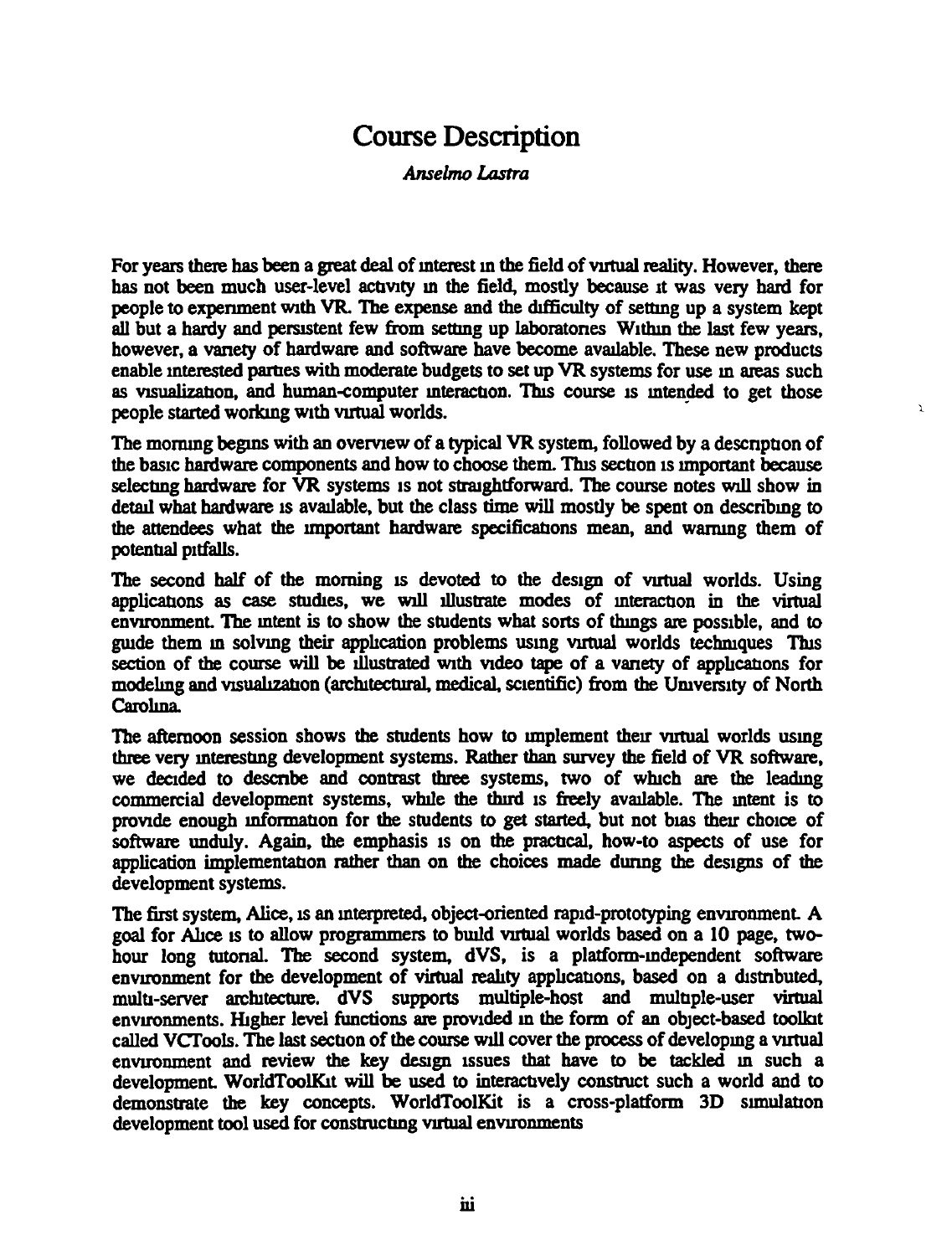## Speaker Biographies

## Henry Fuchs

Henry Fuchs has been myolved in three-dimensional biomedical imaging and graphics since 1969 and in work related to head-mounted displays since  $1970$ . He has become increasingly involved in the intervening years in the field of virtual reality in medicine through his work on the Mechcal Imaging Program Project and his research in headmounted displays. Prof. Fuchs is one of the inventors of the Pixel-Planes higbperfonnance graphics engine, currently the world's fastest graphics computer, and is a principal investigator for the work on its successor. PixelFlow He has over eighty publications resulting from his research in computer graphics, particularly interactive, three-dimensional computer graphics. He is Federico Gil Professor of Computer Science and Adjunct Professor of Radiation Oncology at the University of North Carolina at Chapel Hill. He received a Ph.D. in Computer Science from the University of Utah in 1975. He received the 1992 Computer Graphics Achievement Award from 1975. He received the 1992 Computer Graphics Achievement Award from ACM/SIGGRAPH and the 1992 National Computer Graphics Association Academic Award. He has been a member of the National Research Council Computer Science and Telecommunications Board since 1993. He is on the edttonal board of the newly formed IEEE journal, *Transactions on Visualization and Computer Graphics*, and the *Virtual Reality Society Journal* He was an associate editor of ACM Transactions on Graphics (1983-1988) and the guest editor of Its first ISsue (Jan 1982). He was the techmcal program chair for ACM Siggraph'81 Conference, chauman of the 1985 Chapel Hill Conference on Advanced Research m VLSI, chauman of the 1986 Chapel Hill Workshop on Interactive 3D Graphics, co-director of the NATO Advanced Research Workshop on 3D Imaging in Medicine (1990), and co-chair of the National Science Foundation Workshop on Research Directions in Virtual Environments (1992). He has served on mdustnal adVIsory boards for many years, including most recently the Fraunbofer Computer Graphics Research Group, the U.S. branch of the Fraunbofer Institute, based in Germany, perhaps the world's largest computer graphics research institution.

## Steven Gbee

Steve Ghee, BSc (1st class honours) in MicroElectronics and Microprocessor Applications from the University of Newcastle Upon Tyne. One of the founders of Division, Steve now holds the post of Director of Technology. Steve (alone') wrote the onginal dVS system, and IS now tasked With definmg new features m all DiVISion's VR products (both hardware and software).

## Anselmo Lastra

Anselmo Lastra IS a Research Assistant Professor of Computer Science at the Umversity of North Carolina at Chapel Hill. He serves as the software manager for the Pixel-Planes/PixelFlow research team. The research group is currently working on PixelFlow, a scalable graphics computer expected to perform more than an order of magmtude faster than their previous machine, Pixel-Planes 5. Dr. Lastra received Ph. D and M.S. degrees m Computer Science from Duke Umvemty and a B.S.E.E from the Georgia Institute of Technology. Pnor to commg to North Carohna, be was a project manager at Coulter Electromcs, leading the development of medical mstnunentation, and was a consultant at AT & T Bell Laboratones